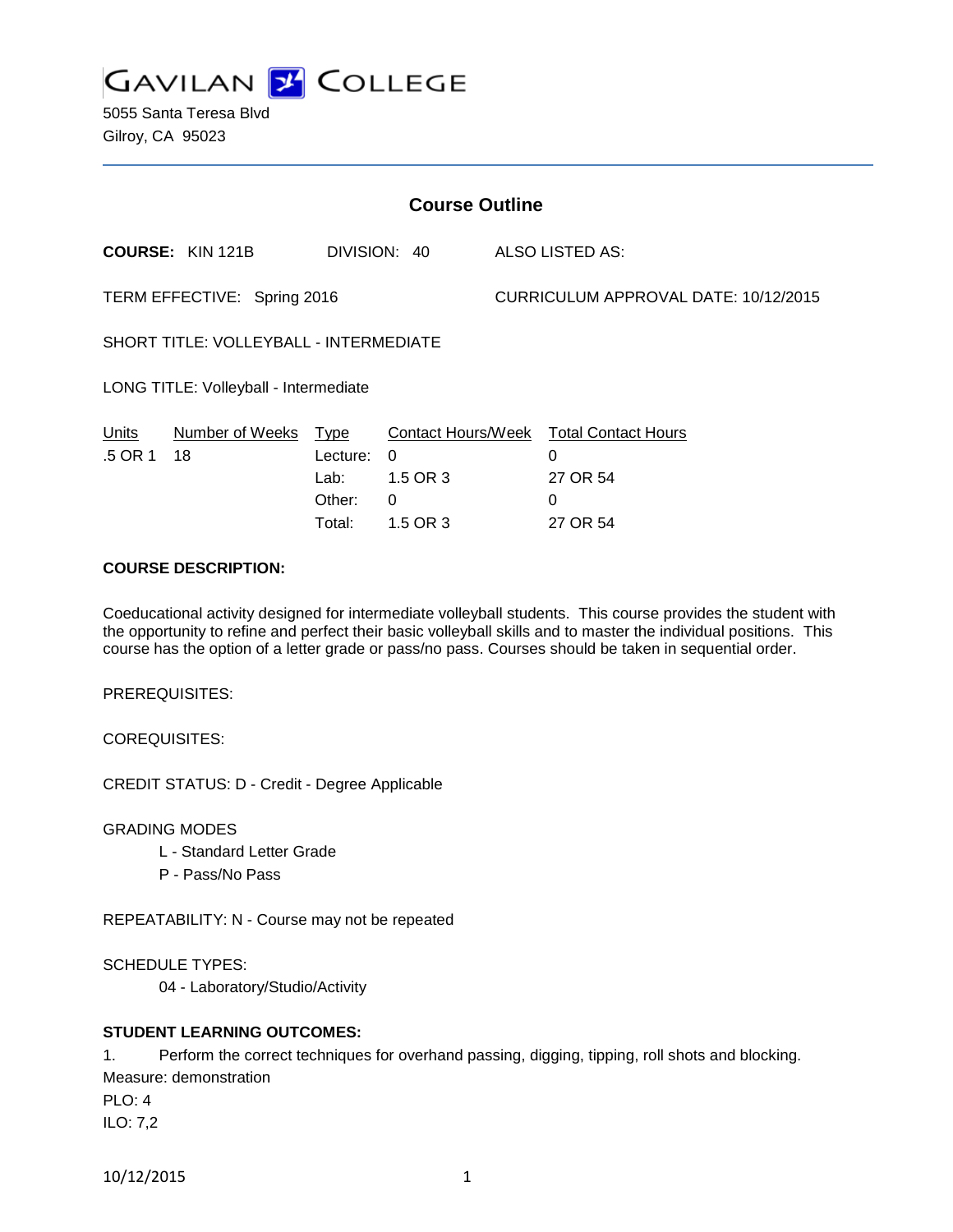GE-LO: E1 Anticipated Year of Assessment: 2016-17

2. Demonstrate a jump serve, floater and top spin serve.

Measure: demonstration

PLO: 4 ILO: 7,2 GE-LO: E1 Anticipated Year of Assessment: 2016-17

3. Explain and practice the basic court positions and offensive and defensive responsibilities.

Measure: written exam, oral quiz, demonstration PLO: 7,4 ILO: 2,7,1 GE-LO: A1,A2,E1 Anticipated Year of Assessment: 2016-17

# PROGRAM LEARNING OUTCOMES:

After completing the Kinesiology major a student will be able to:

1. List and describe five career options available in the field of kinesiology.

2. Describe and critically analyze the role of physical activity and its impact on health, society and quality of life.

3. Discuss the history and broad content within the discipline of kinesiology and develop skills to enable the synthesis of concepts across disciplines.

4. Identify critical elements of motor skill performance, combine motor skills into appropriate sequences for the purpose of improving skill learning, and demonstrate competent motor skill performance in a variety of physical activities.

5. Identify the skeletal and muscular structures of the human body.

6. Utilize measurement concepts (qualitative and quantitative) to assess student/client

performance and program effectiveness.

7. Describe and demonstrate effective verbal and nonverbal communication skills.

### **CONTENT, STUDENT PERFORMANCE OBJECTIVES, OUT-OF-CLASS ASSIGNMENTS**

### Curriculum Approval Date: 10/12/2015

4.5 - 9 Hours Content: Course overview, including learning outcomes, course requirements and grading. Review the underhand pass and introduce overhand passing - hand position and body position. Discuss when and why each of these passes would be used. Introduce digging, including the correct stance and footwork. Incorporate these skills using a variety of practice drills. Discuss the rules related to the overhand pass and digging.

Student Performance Objectives (SPO): Demonstrate the proper techniques for the overhand pass. Explain when and why the overhand pass would be used vs. the underhand pass. Explain the rules related to the overhand pass and digging.

Out-of-Class Assignments:

4.5 - 9 Hours Content: Review the overhand pass and the dig as well as the underhand serve and the overhand serve. Introduce the following serves: jump serve, floater and top spin. Continue to work on skill building by incorporating a variety of activities which allow the students to practice all skills learned to date.

Student Performance Objectives (SPO): Demonstrate the jump serve, floater and top spin serves. Utilize a variety of serves during class drills. Participate in class activities.

Out-of-Class Assignments: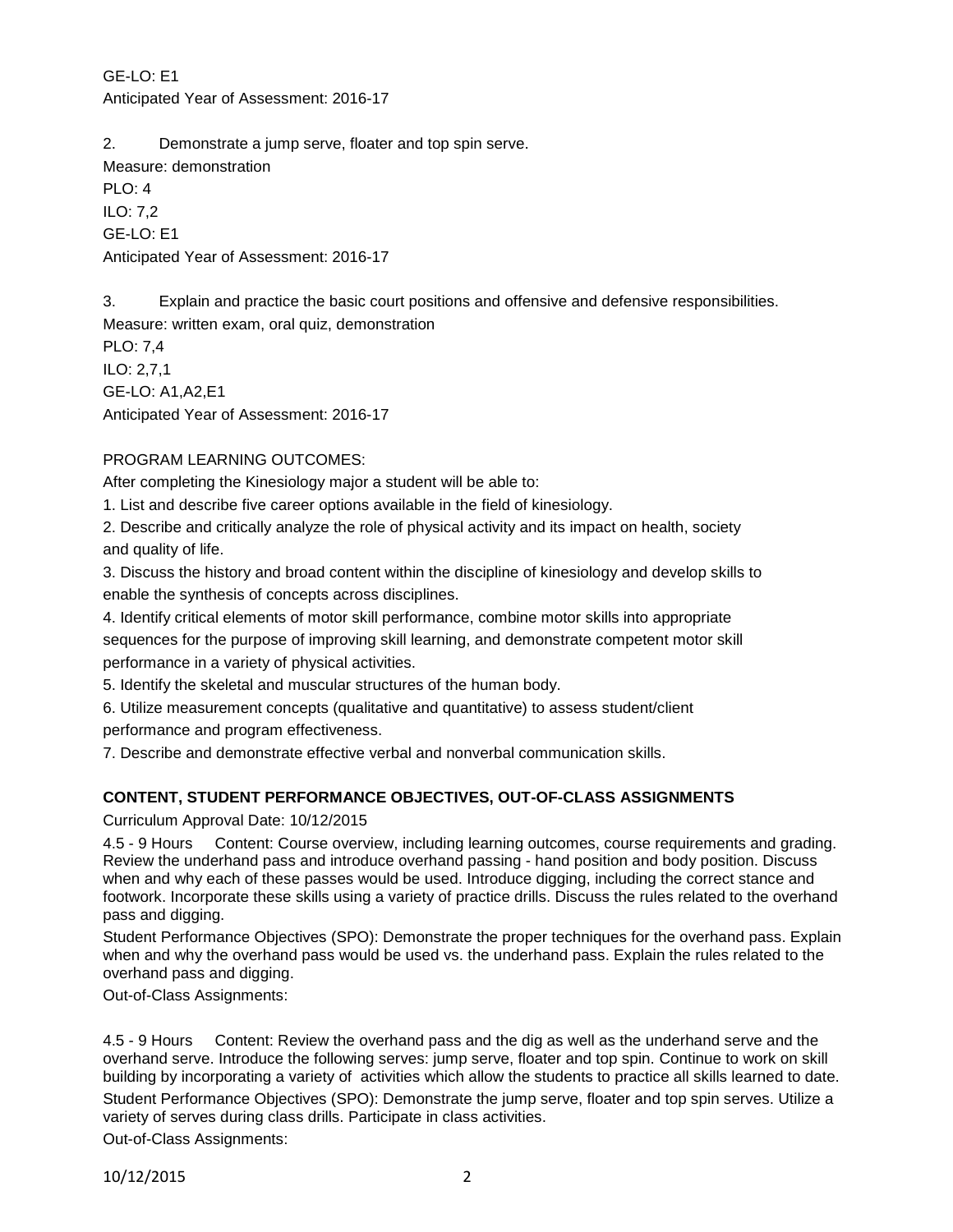4.5 - 9 Hours Content: Review all skills learned to date. Review setting and hitting and incorporate 4 person pepper and cross court pepper to practice one's volleyball skills. Introduce tipping and roll shots into the hitting drills. Discuss the rules related to tipping and roll shots. Presentation on blocking, including hand and arm positioning and footwork. Discuss the rules related to blocking.

Student Performance Objectives (SPO): Demonstrate the techniques for tipping, roll shots and blocking. Explain the rules related to tipping, roll shots and blocking. Demonstrate proper techniques when utilizing volleyball skills during class activities.

Out-of-Class Assignments:

4.5 - 9 Hours Content: Presentation on basic court positions and offensive and defensive responsibilities, including serve receive. Incorporate modified game play to practice all skills and court knowledge learned to date.

Student Performance Objectives (SPO): Discuss the basic court positions and explain their offensive and defensive responsibilities. Participate in class activities utilizing proper volleyball skills. Out-of-Class Assignments:

7.5 - 15 Hours Content: Continue to practice all volleyball skills - passing, digging, serving, setting, hitting and blocking - in a variety of drill and game activities.

Student Performance Objectives (SPO): Utilize correct court positioning and practice correct offensive and defensive responsibilities during game play. Apply the rules during class play. Participate in class activities.

## **METHODS OF INSTRUCTION:**

guided practice, demonstration, discussion

### **METHODS OF EVALUATION:**

Category 1 - The types of writing assignments required: Percent range of total grade: 0 % to %

If this is a degree applicable course, but substantial writing assignments are NOT appropriate, indicate reason:

Course primarily involves skill demonstration or problem solving

Category 2 - The problem-solving assignments required: Percent range of total grade: 0 % to %

Category 3 - The types of skill demonstrations required: Percent range of total grade: 35 % to 60 % Performance Exams

Category 4 - The types of objective examinations used in the course: Percent range of total grade: 10 % to 20 % Multiple Choice True/False Matching Items Completion Other: short answer